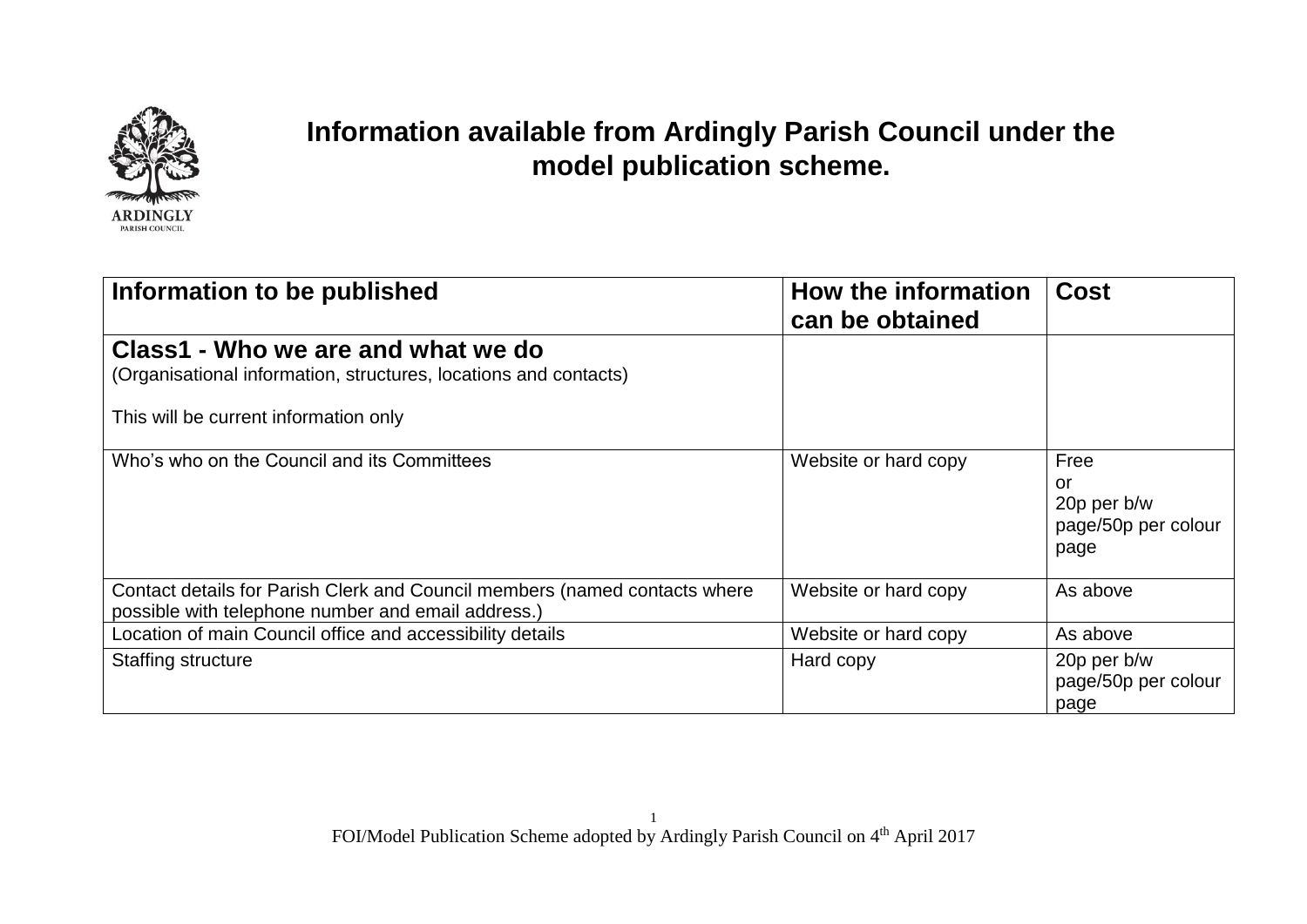| Class 2 – What we spend and how we spend it<br>(Financial information relating to projected and actual income and expenditure,<br>procurement, contracts and financial audit) |                      |                                                                 |
|-------------------------------------------------------------------------------------------------------------------------------------------------------------------------------|----------------------|-----------------------------------------------------------------|
| Current and previous financial year as a minimum                                                                                                                              |                      |                                                                 |
| Annual return form and report by auditor                                                                                                                                      | Website or hard copy | Free<br><b>or</b><br>20p per b/w<br>page/50p per colour<br>page |
| <b>Finalised budget</b>                                                                                                                                                       | Hard copy            | 20p per b/w<br>page/50p per colour<br>page                      |
| Precept                                                                                                                                                                       | Hard copy            | As above                                                        |
| <b>Borrowing Approval letter</b>                                                                                                                                              | Hard copy            | As above                                                        |
| <b>Financial Standing Orders and Regulations</b>                                                                                                                              | Hard copy            | As above                                                        |
| Grants given and received                                                                                                                                                     | Hard copy            | As above                                                        |
| List of current contracts awarded and value of contract                                                                                                                       | Hard copy            | As above                                                        |
| Members' allowances and expenses                                                                                                                                              | Hard copy            | As above                                                        |
| Class 3 – What our priorities are and how we are doing<br>(Strategies and plans, performance indicators, audits, inspections and reviews)                                     |                      |                                                                 |
| Parish Plan (current and previous year as a minimum)                                                                                                                          | Hard copy            | As above                                                        |
| Annual Report to Parish or Community Meeting (current and previous year as a                                                                                                  | Website or hard copy | Free                                                            |
| minimum)                                                                                                                                                                      |                      | or                                                              |
|                                                                                                                                                                               |                      | 20p per b/w                                                     |
|                                                                                                                                                                               |                      | page/50p per colour<br>page                                     |
| <b>Quality status</b>                                                                                                                                                         | Hard copy            | 20p per b/w                                                     |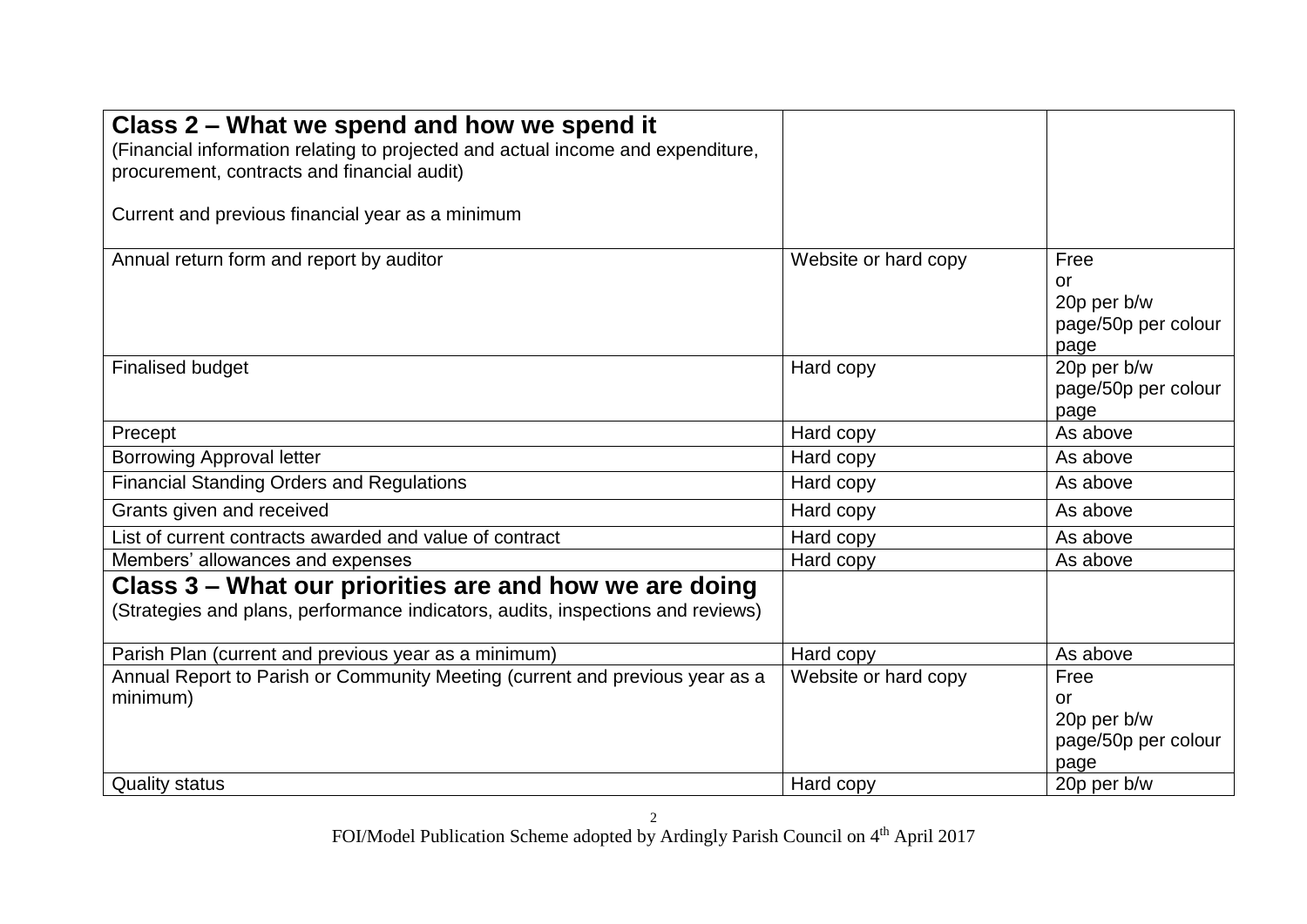|                                                                                                                                                                               |                                                    | page/50p per colour<br>page                              |
|-------------------------------------------------------------------------------------------------------------------------------------------------------------------------------|----------------------------------------------------|----------------------------------------------------------|
| Local charters drawn up in accordance with DCLG guidelines                                                                                                                    | Hard copy                                          | 20p per b/w<br>page/50p per colour<br>page               |
| Class 4 – How we make decisions                                                                                                                                               | Hard copy or website; some                         |                                                          |
| (Decision making processes and records of decisions)                                                                                                                          | information may only be<br>available by inspection |                                                          |
| Current and previous council year as a minimum                                                                                                                                |                                                    |                                                          |
| Timetable of meetings (Council, any committee/sub-committee meetings and<br>parish meetings)                                                                                  | Website or hard copy                               | Free<br>or<br>20p per b/w<br>page/50p per colour<br>page |
| Agendas of meetings (as above)                                                                                                                                                | Website or hard copy                               | As above                                                 |
| Minutes of meetings (as above) $-$ nb this will exclude information that is properly<br>regarded as private to the meeting.                                                   | Website or hard copy                               | As above                                                 |
| Reports presented to council meetings - nb this will exclude information that is properly<br>regarded as private to the meeting.                                              | Hard copy                                          | 20p per b/w<br>page/50p per colour<br>page               |
| Responses to consultation papers                                                                                                                                              | Hard copy                                          | As above                                                 |
| Responses to planning applications                                                                                                                                            | Hard copy                                          | As above                                                 |
| Bye-laws (if applicable)                                                                                                                                                      | Hard copy                                          | As above                                                 |
| Class 5 - Our policies and procedures<br>(Current written protocols, policies and procedures for delivering our services<br>and responsibilities)<br>Current information only |                                                    |                                                          |
| Policies and procedures for the conduct of council business:                                                                                                                  |                                                    |                                                          |
|                                                                                                                                                                               |                                                    |                                                          |

FOI/Model Publication Scheme adopted by Ardingly Parish Council on 4<sup>th</sup> April 2017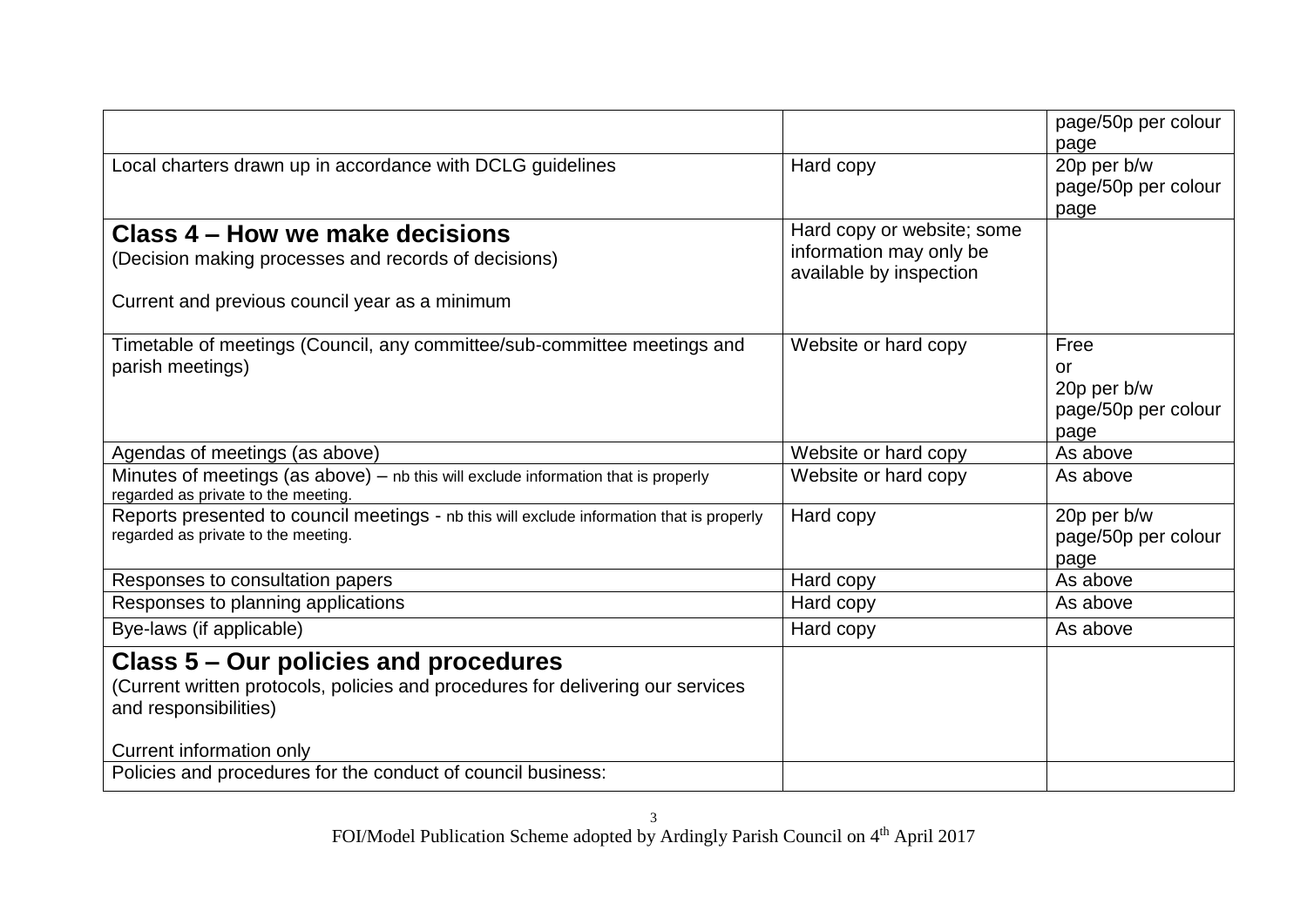| Procedural standing orders<br>Committee and sub-committee terms of reference<br>Delegated authority in respect of officers<br><b>Code of Conduct</b><br>Policy statements                                                                                                                                                                                       | Hard copy                  | 20p per b/w<br>page/50p per colour<br>page |
|-----------------------------------------------------------------------------------------------------------------------------------------------------------------------------------------------------------------------------------------------------------------------------------------------------------------------------------------------------------------|----------------------------|--------------------------------------------|
| Policies and procedures for the provision of services and about the employment                                                                                                                                                                                                                                                                                  |                            |                                            |
| of staff:                                                                                                                                                                                                                                                                                                                                                       |                            |                                            |
| Internal policies relating to the delivery of services<br>Equality and diversity policy<br>Health and safety policy<br>Recruitment policies (including current vacancies)<br>Policies and procedures for handling requests for information<br>Complaints procedures (including those covering requests for information and<br>operating the publication scheme) | Hard copy                  | 20p per b/w<br>page/50p per colour<br>page |
| Information security policy (if applicable)                                                                                                                                                                                                                                                                                                                     | Hard copy                  | As above                                   |
| Records management policies (records retention, destruction and archive) (if<br>applicable)                                                                                                                                                                                                                                                                     | Hard copy                  | As above                                   |
| Data protection policies                                                                                                                                                                                                                                                                                                                                        | Hard copy                  | As above                                   |
| Schedule of charges (for the publication of information)                                                                                                                                                                                                                                                                                                        | Hard copy                  | As above                                   |
| Class 6 – Lists and Registers                                                                                                                                                                                                                                                                                                                                   | Hard copy or website; some | Free                                       |
|                                                                                                                                                                                                                                                                                                                                                                 | information may only be    | <b>or</b>                                  |
| Currently maintained lists and registers only                                                                                                                                                                                                                                                                                                                   | available by inspection    | 20p per b/w                                |
|                                                                                                                                                                                                                                                                                                                                                                 |                            | page/50p per colour                        |
|                                                                                                                                                                                                                                                                                                                                                                 |                            | page                                       |
| Any publicly available register or list                                                                                                                                                                                                                                                                                                                         | Hard copy                  | 20p per b/w                                |
|                                                                                                                                                                                                                                                                                                                                                                 |                            | page/50p per colour                        |
|                                                                                                                                                                                                                                                                                                                                                                 |                            | page                                       |
| <b>Assets Register</b>                                                                                                                                                                                                                                                                                                                                          | Hard copy                  | As above                                   |
| Disclosure log (indicating the information that has been provided in response to requests;                                                                                                                                                                                                                                                                      | Hard copy                  | 20p per b/w                                |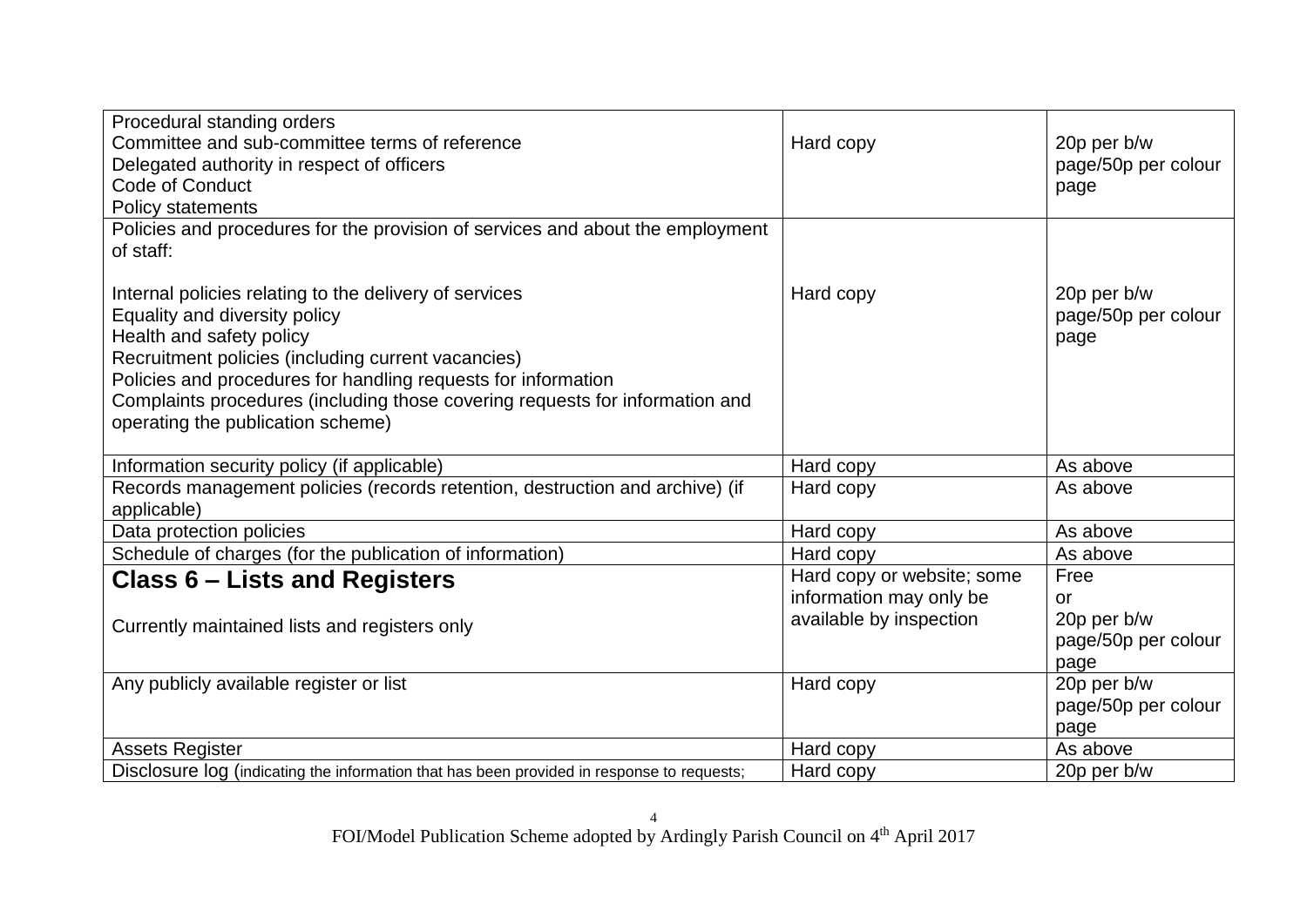| recommended as good practice, but may not be held by parish councils) (if applicable) |                             | page/50p per colour |
|---------------------------------------------------------------------------------------|-----------------------------|---------------------|
|                                                                                       |                             | page                |
| Register of members' interests                                                        | Website or hard copy        | Free                |
|                                                                                       |                             | <b>or</b>           |
|                                                                                       |                             | 20p per b/w         |
|                                                                                       |                             | page/50p per colour |
|                                                                                       |                             | page                |
| Register of gifts and hospitality (if applicable)                                     | Hard copy                   | 20p per b/w         |
|                                                                                       |                             | page/50p per colour |
|                                                                                       |                             | page                |
| Class 7 – The services we offer                                                       | (Hard copy or website; some |                     |
| (Information about the services we offer, including leaflets, guidance and            | information may only be     |                     |
| newsletters produced for the public and businesses)                                   | available by inspection)    |                     |
|                                                                                       |                             |                     |
| Current information only                                                              |                             |                     |
|                                                                                       |                             |                     |
| <b>Allotments</b>                                                                     | Hard copy                   | 20p per b/w         |
|                                                                                       |                             | page/50p per colour |
|                                                                                       |                             | page                |
| Burial grounds and closed churchyards (not applicable)                                |                             |                     |
| Community centres and village halls                                                   | Hard copy                   | As above            |
| Parks, playing fields and recreational facilities                                     | Hard copy                   | As above            |
| Seating, litter bins, clocks, memorials and lighting                                  | Hard copy                   | As above            |
| <b>Bus shelters</b>                                                                   | Hard copy                   | As above            |
| Markets (not applicable)                                                              |                             |                     |
| Public conveniences                                                                   | Hard copy                   | As above            |
| Agency agreements                                                                     | Hard copy                   | As above            |
| A summary of services for which the council is entitled to recover a fee, together    | Hard copy                   | As above            |
| with those fees (e.g. burial fees)                                                    |                             |                     |
| <b>Additional Information</b>                                                         |                             |                     |